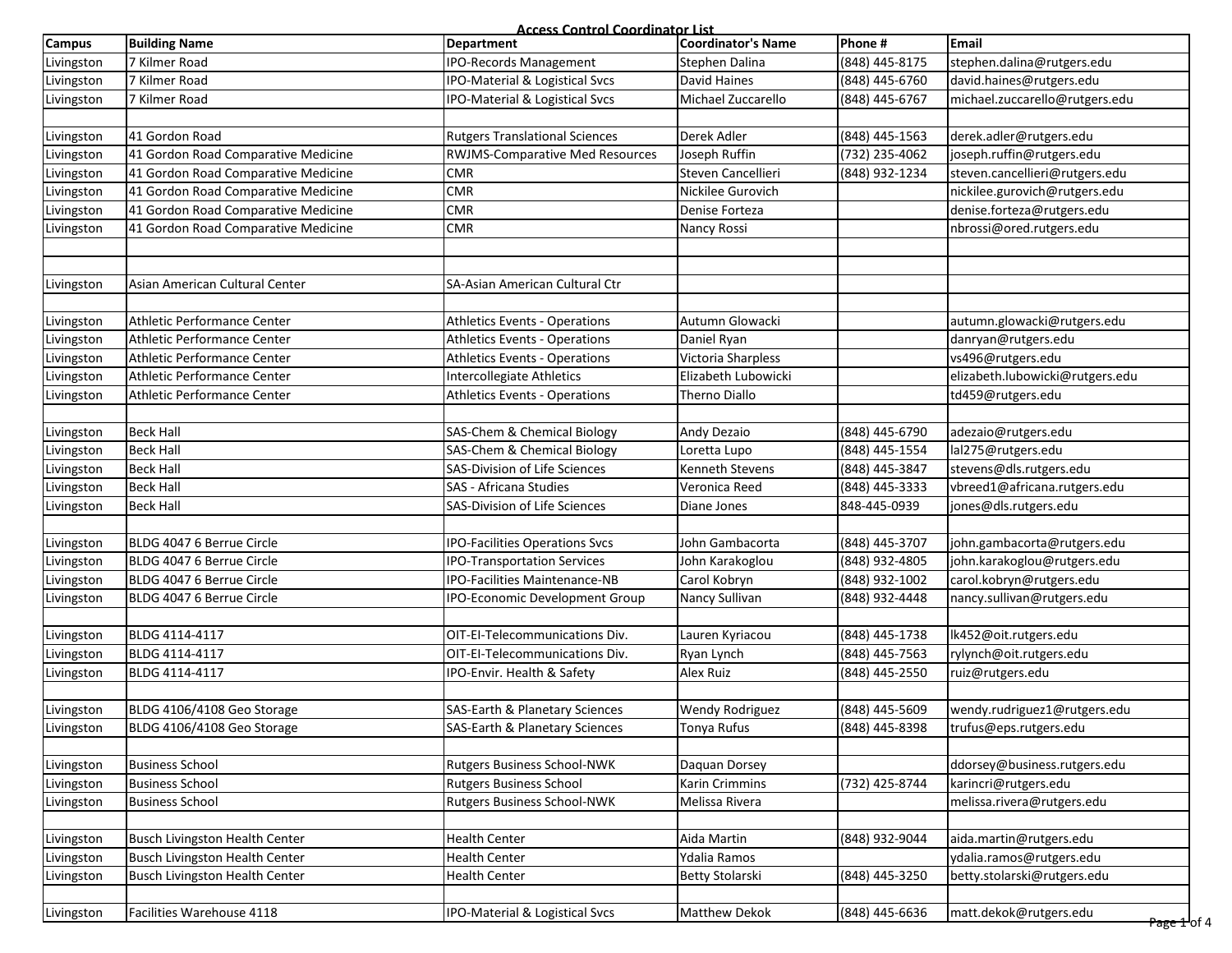|            |                                     | <b>Access Control Coordinator List</b>   |                           |                |                                |
|------------|-------------------------------------|------------------------------------------|---------------------------|----------------|--------------------------------|
| Campus     | <b>Building Name</b>                | <b>Department</b>                        | <b>Coordinator's Name</b> | Phone #        | <b>Email</b>                   |
| Livingston | Facilities Warehouse 4118           | IPO-Material & Logistical Svcs           | David Haines              | (848) 445-6760 | david.haines@rutgers.edu       |
| Livingston | Facilities Warehouse 4118           | <b>Student Centers &amp; Activities</b>  | Neela Patel               | (732) 445-3561 | neela.patel@rutgers.edu        |
| Livingston | Facilities Warehouse 4118           | Fraternity & Sorority Affairs            | Joann Arnholt             |                | arnholt@echo.rutgers.edu       |
|            |                                     |                                          |                           |                |                                |
| Livingston | Fred Hill Hitting Facility          | <b>Athletics Events - Operations</b>     | Autumn Glowacki           |                | autumn.glowacki@rutgers.edu    |
| Livingston | Fred Hill Hitting Facility          | <b>Athletics Events - Operations</b>     | Daniel Ryan               |                | danryan@rutgers.edu            |
| Livingston | Fred Hill Hitting Facility          | <b>Athletics Events - Operations</b>     | Victoria Sharpless        |                | vs496@rutgers.edu              |
| Livingston | Fred Hill Hitting Facility          | <b>Athletics Events - Operations</b>     | Therno Diallo             |                | td459@rutgers.edu              |
|            |                                     |                                          |                           |                |                                |
| Livingston | Furniture & Fabric Shop             | <b>IPO-Facilities Operations Svcs</b>    | Carol Kobryn              | (848) 932-1002 | carol.kobryn@rutgers.edu       |
|            |                                     |                                          |                           |                |                                |
| Livingston | Instructional Television Studio ITV | <b>Technical Support</b>                 | <b>Warren Nevins</b>      |                | wnevins@docs.rutgers.edu       |
| Livingston | Instructional Television Studio ITV | Online and Hybrid Learning               | Justin Smith              |                | jb.smith@rutgers.edu           |
| Livingston | Instructional Television Studio ITV | <b>Technical Support</b>                 | Laura Transue             |                | ltransue@rutgers.edu           |
|            |                                     | <b>SMLR - Dean's Office</b>              | Linda Post                |                |                                |
| Livingston | Janice Levin Bldg                   |                                          | Rebecca Tinkham           | (848) 445-4616 | lpost@smlr.rutgers.edu         |
| Livingston | Janice Levin Bldg                   | <b>SMLR Human Resource Management</b>    |                           | (848) 445-5969 | tinkham@smlr.rutgers.edu       |
| Livingston | Janice Levin Bldg                   | SMLR - CMD<br><b>RBS Business Office</b> | Eileen Nash               | (848) 445-9419 | eileen.nash@rutgers.edu        |
| Livingston | Janice Levin Bldg                   |                                          | Nancy Kiley               | (848) 445-9260 | nkiley@business.rutgers.edu    |
| Livingston | Janice Levin Bldg                   | Rutgers Business School-NWK              | Melissa Rivera            |                | melissa.rivera@rutgers.edu     |
| Livingston | Livingston Daycare                  | Day Care Center                          | Sue Lincoln               | (732) 445-4747 | skl30@rutgers.edu              |
|            |                                     |                                          |                           |                |                                |
| Livingston | Livingston Rec Center               | <b>SA-Recreation</b>                     | David Cocuzza             | (848) 932-8204 | david.cocuzza@rutgers.edu      |
| Livingston | Livingston Rec Center               | SA-Recreation                            | Christopher Smolk         |                | chris.smolk@rutgers.edu        |
|            |                                     |                                          |                           |                |                                |
| Livingston | Livingston Student Center           | <b>Student Centers &amp; Activities</b>  | Neela Patel               | (732) 445-3561 | neela.patel@rutgers.edu        |
| Livingston | Livingston Student Center           | <b>Student Centers &amp; Activities</b>  | Karen Ardizzone           | (848) 932-6978 | karen.ardizzone@rutgers.edu    |
| Livingston | Livingston Student Center           | <b>Student Centers &amp; Activities</b>  | Yakima Melton             | (848) 445-3561 | yakima.melton@rutgers.edu      |
| Livingston | Livingston Student Center           | <b>Student Centers &amp; Activities</b>  | Naquan Redd               |                | Naquan.redd@rutgers.edu        |
| Livingston | Livingston Student Center           | <b>Student Centers &amp; Activities</b>  | Daniel Turano             | (848) 445-3962 | dan.turnao@rutgers.edu         |
| Livingston | Livingston Student Center           | <b>Student Centers &amp; Activities</b>  | Marisol Garcia Garcia     |                | marisol.garcia@rutgers.edu     |
|            |                                     |                                          |                           |                |                                |
| Livingston | Livington Theater                   | Mason Gross Sch Arts-Deans Ofc           | Lisa Passalacqua          | (848) 932-5226 | lpassalacqua@msga.rutgers.edu  |
| Livingston | Livington Theater                   | Mason Gross Sch Arts-Deans Ofc           | Kevin Viscariello         | (732) 932-9724 | kevinv@mgsa.rutgers.edu        |
| Livingston | Livington Theater                   | <b>IPO-Facilities Operations Svcs</b>    | Carol Kobryn              | (848) 932-1002 | carol.kobryn@rutgers.edu       |
| Livingston | Livington Theater                   | <b>IPO-Economic Development Group</b>    | Nancy Sullivan            | (848) 932-4448 | nancy.sullivan@rutgers.edu     |
|            |                                     |                                          |                           |                |                                |
| Livingston | Livington Theater Edison Papers     | Mason Gross Sch Arts-Deans Ofc           | Lisa Passalacqua          | (848) 932-5226 | lpassalacqua@msga.rutgers.edu  |
| Livingston | Livington Theater Edison Papers     | Mason Gross Sch Arts-Deans Ofc           | Kevin Viscariello         | (732) 932-9724 | kevinv@mgsa.rutgers.edu        |
|            |                                     |                                          |                           |                |                                |
| Livingston | Livingston Warehouse Suite C        | IPO-Material & Logistical Svcs           | David Haines              | (848) 445-6760 | david.haines@rutgers.edu       |
| Livingston | Livingston Warehouse                | IPO-Material & Logistical Svcs           | Matthew Dekok             | (848) 445-6636 | matt.dekok@rutgers.edu         |
| Livingston | Livingston Warehouse                | <b>IPO-Facilities Maintenance-NB</b>     | Carol Kobryn              | (848) 932-1002 | carol.kobryn@rutgers.edu       |
| Livingston | Livingston Warehouse-Housing        | IPO-Economic Development Group           | Nancy Sullivan            | (848) 932-4448 | nancy.sullivan@rutgers.edu     |
| Livingston | Livingston Warehouse-Housing        | IPO-Material & Logistical Svcs           | Michael Zuccarello        | (848) 445-6767 | michael.zuccarello@rutgers.edu |
| Livingston | Livingston Warehouse-Dining         | <b>Dining Serivces-Facilities</b>        | John Schrum               | (848) 445-7200 | jschrum@dining.rutgers.edu     |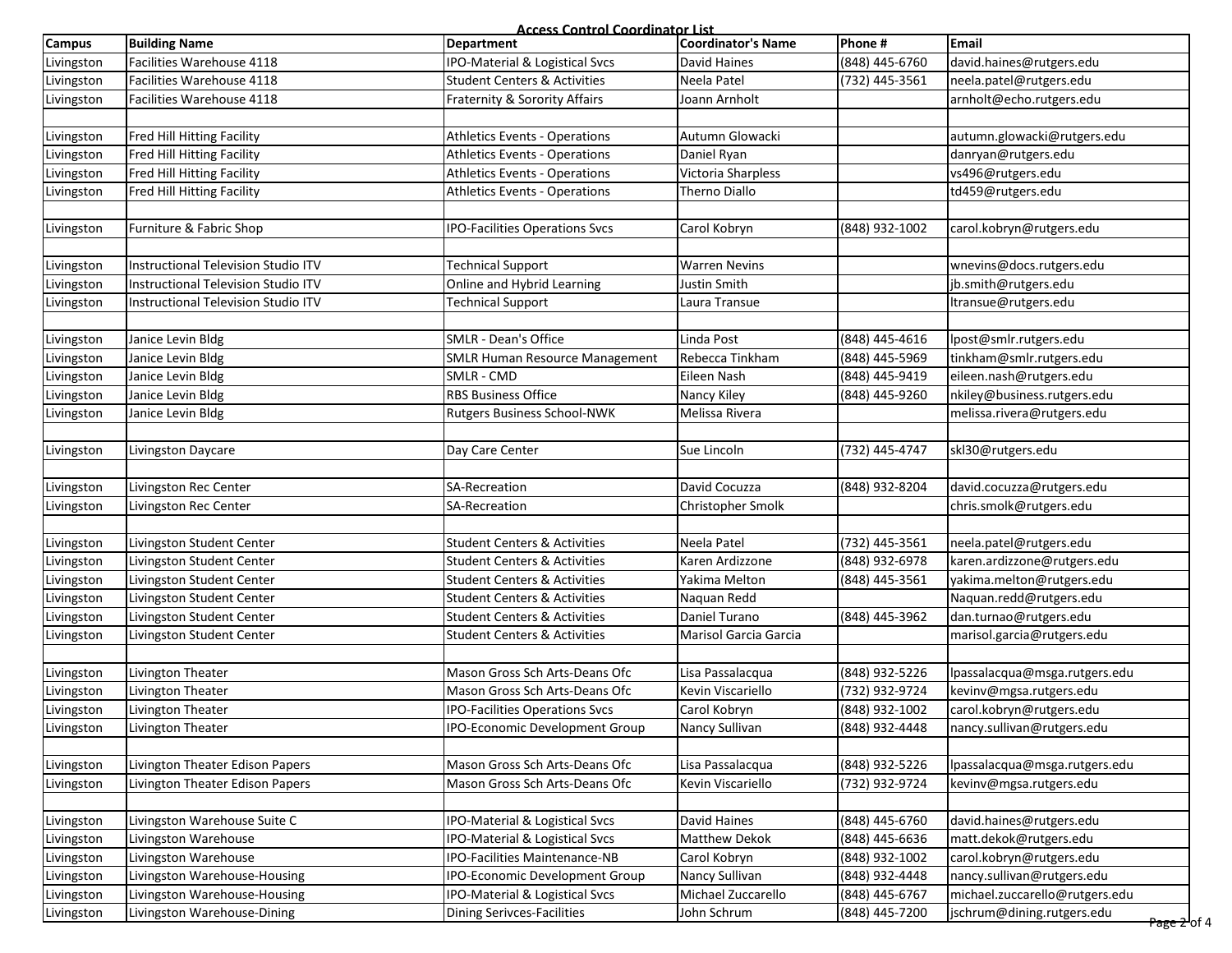**Access Control Coordinator List**

| <b>Campus</b> | <b>Building Name</b>               | <u>Access Control Coordinator List.</u><br>Department | Coordinator's Name      | Phone #          | <b>Email</b>                    |
|---------------|------------------------------------|-------------------------------------------------------|-------------------------|------------------|---------------------------------|
|               |                                    |                                                       |                         |                  |                                 |
| Livingston    | Lucy Stone Hall                    | <b>SAS</b> - Criminal Justice                         | Sarah Laboy-Almodovar   | (848) 445-1170   | laboyalm@crimjust.rutgers.edu   |
| Livingston    | Lucy Stone Hall                    | SAS - Dean's Office                                   | Jeffrey Freedman        | (848) 932-1909   | jfreedman@sas.rutgers.edu       |
| Livingston    | Lucy Stone Hall                    | SAS - EOF                                             | Vicki Brooks            | (848) 445-4120   | vicki.brooks@rutgers.edu        |
| Livingston    | Lucy Stone Hall                    | SAS - Geography                                       | Kelly Bernstein         | (848) 445-4106   | kellbern@rutgers.edu            |
| Livingston    | Lucy Stone Hall                    | SAS-Latino & Hispan Carib Stds                        | Madai Poole             | (848) 445-3820   | madai.poole@rutgers.edu         |
| Livingston    | Lucy Stone Hall                    | SAS-Latino & Hispan Carib Stds                        | Maria Ealey             |                  | maria.lozano@rutgers.edu        |
| Livingston    | Lucy Stone Hall                    | SAS - Psychology                                      | Colleen Lord            |                  | colleen.lord@rutgers.edu        |
| Livingston    | Lucy Stone Hall                    | Undergrad Edu - Academic Svcs                         | Lenore Neigeborn        | $(848)$ 932-8888 | neigeborn@sas.rutgers.edu       |
| Livingston    | Lucy Stone Hall                    | Undergrad Edu - Academic Svcs                         | Vanessa Chiaramonte     | (848) 445-8866   | vchiaramonte@sas.rutgers.edu    |
| Livingston    | Lucy Stone Hall                    | Undergrad Edu - Academic Svcs                         | <b>Eric Himsel</b>      | (848) 445-8888   | haracher@rutgers.edu            |
| Livingston    | Lucy Stone Hall                    | <b>Student Centers &amp; Activities</b>               | Elizabeth Desimone      | (848) 932-8070   | liz.desimone@rutgers.edu        |
| Livingston    | Lucy Stone Hall                    | <b>Student Centers &amp; Activities</b>               | Michal Jankowski        |                  | michal.jankowski@rutgers.edu    |
| Livingston    | Lucy Stone Hall                    | RU Access & Disability Resources                      | Jason Khurdan           | (848) 445-4460   | jkhurdan@rutgers.edu            |
| Livingston    | Lucy Stone Hall                    | Office Svcs Stdnts w Disability                       | <b>Helene Peters</b>    | (848) 445-4426   | hp269@echo.rutgers.edu          |
| Livingston    | Lucy Stone Hall                    | Div Diversity, Incl, Comm Eng                         | Jessica Zura            | (848) 932-7025   | jessica.zura@echo.rutgers.edu   |
| Livingston    | Lucy Stone Hall                    | Div Diversity, Incl, Comm Eng                         | Tabitha Pierre          |                  | tabitha.noel@rutgers.edu        |
| Livingston    | Lucy Stone Hall                    | Trio Programs-Stdnt Supp Svcs                         | Meave Woods             |                  | mw992@rutgers.edu               |
| Livingston    | Lucy Stone Hall                    | MGSA-Music (Marching Band)                            | Todd Nichols            |                  | toddni@mgsa.rutgers.edu         |
|               |                                    |                                                       |                         |                  |                                 |
| Livingston    | Lynton Residence Hall IPO Staff    | IPO-Facilities Maintenance-NB                         | Carol Kobryn            | (848) 932-1002   | carol.kobryn@rutgers.edu        |
| Livingston    | Lynton Residence Hall IPO Staff    | IPO-Economic Development Group                        | Nancy Sullivan          | (848) 932-4448   | nancy.sullivan@rutgers.edu      |
|               |                                    |                                                       |                         |                  |                                 |
| Livingston    | <b>Material Services Warehouse</b> | IPO-Material & Logistical Svcs                        | <b>David Haines</b>     | (848) 445-6760   | david.haines@rutgers.edu        |
| Livingston    | <b>Material Services Warehouse</b> | IPO-Material & Logistical Svcs                        | <b>Gary Ambrosy</b>     | (848) 445-6766   | gary.ambrosy@rutgers.edu        |
| Livingston    | <b>Material Services Warehouse</b> | IPO-Material & Logistical Svcs                        | Michael McDede          | (848) 445-5315   | michael.mcdede@rutgers.edu      |
| Livingston    | <b>Material Services Warehouse</b> | IPO-Material & Logistical Svcs                        | Vincent Quaglieri       | (732) 289-1889   | vinent.quaglieri@rutgers.edu    |
| Livingston    | <b>Material Services Warehouse</b> | IPO-Material & Logistical Svcs                        | Michael Zuccarello      | (848) 445-6767   | michael.zuccarello@rutgers.edu  |
|               |                                    |                                                       |                         |                  |                                 |
| Livingston    | <b>RAC Athletic Center</b>         | <b>Athletic Events-Operations</b>                     | Autumn Glowacki         |                  | autumn.glowacki@rutgers.edu     |
| Livingston    | <b>RAC Athletic Center</b>         | <b>Athletic Events-Operations</b>                     | Daniel Ryan             |                  | danryan@rutgers.edu             |
| Livingston    | <b>RAC Athletic Center</b>         | <b>Athletic Events-Operations</b>                     | Victoria Sharpless      |                  | vs496@rutgers.edu               |
| Livingston    | <b>RAC Athletic Center</b>         | <b>Athletic Events-Operations</b>                     | Therno Diallo           |                  | td459@rutgers.edu               |
| Livingston    | <b>RAC Athletic Center</b>         | <b>Athletic Events-Operations</b>                     | Elizabeth Lubowicki     |                  | elizabeth.lubowicki@rutgers.edu |
|               |                                    |                                                       |                         |                  |                                 |
| Livingston    | Radio Tower                        |                                                       |                         |                  |                                 |
|               |                                    |                                                       |                         |                  |                                 |
| Livingston    | <b>RUNet Field Office</b>          | OIT - EI Telecommunications Div                       | <b>Michael Storer</b>   | (848) 445-1771   | mstorer@oit.rutgers.edu         |
| Livingston    | <b>RUNet Field Office</b>          | <b>Information Technology Svcs</b>                    | <b>Hollie Reichardt</b> | (848) 445-1761   | HOLLIEF@RUTGERS.EDU             |
|               |                                    |                                                       |                         |                  |                                 |
| Livingston    | <b>Tillett Hall Post Office</b>    | IPO-Mail Services-NB                                  | Frank Scalice           | (848) 932-4261   | frank.scalice@rutgers.edu       |
| Livingston    | Tillett Hall Post Office           | <b>IPO-Mail Services-NB</b>                           | David Ericksen          | (848) 932-4271   | david.ericksen@rutgers.edu      |
| Livingston    | <b>Tillett Hall</b>                | SAS - PALS                                            | Dennise De La Fuente    | (848) 445-7423   | dsvenson@pals.rutgers.edu       |
| Livingston    | <b>Tillett Hall</b>                | SAS - Psychology                                      | Cremilde Roman          | (848) 445-4036   | croman@rutgers.edu              |
| Livingston    | Tillett Hall 111 Learning Lab      | <b>Learning Centers</b>                               | Samantha Feaser         | (848) 932-0566   | samantha.feaser@rutgers.edu     |
| Livingston    | Tillett Hall 111 Learning Lab      | <b>Career Exploration and Success</b>                 | Christopher Sutton      | (848) 932-0180   | topher.sutton@rutgers.edu       |